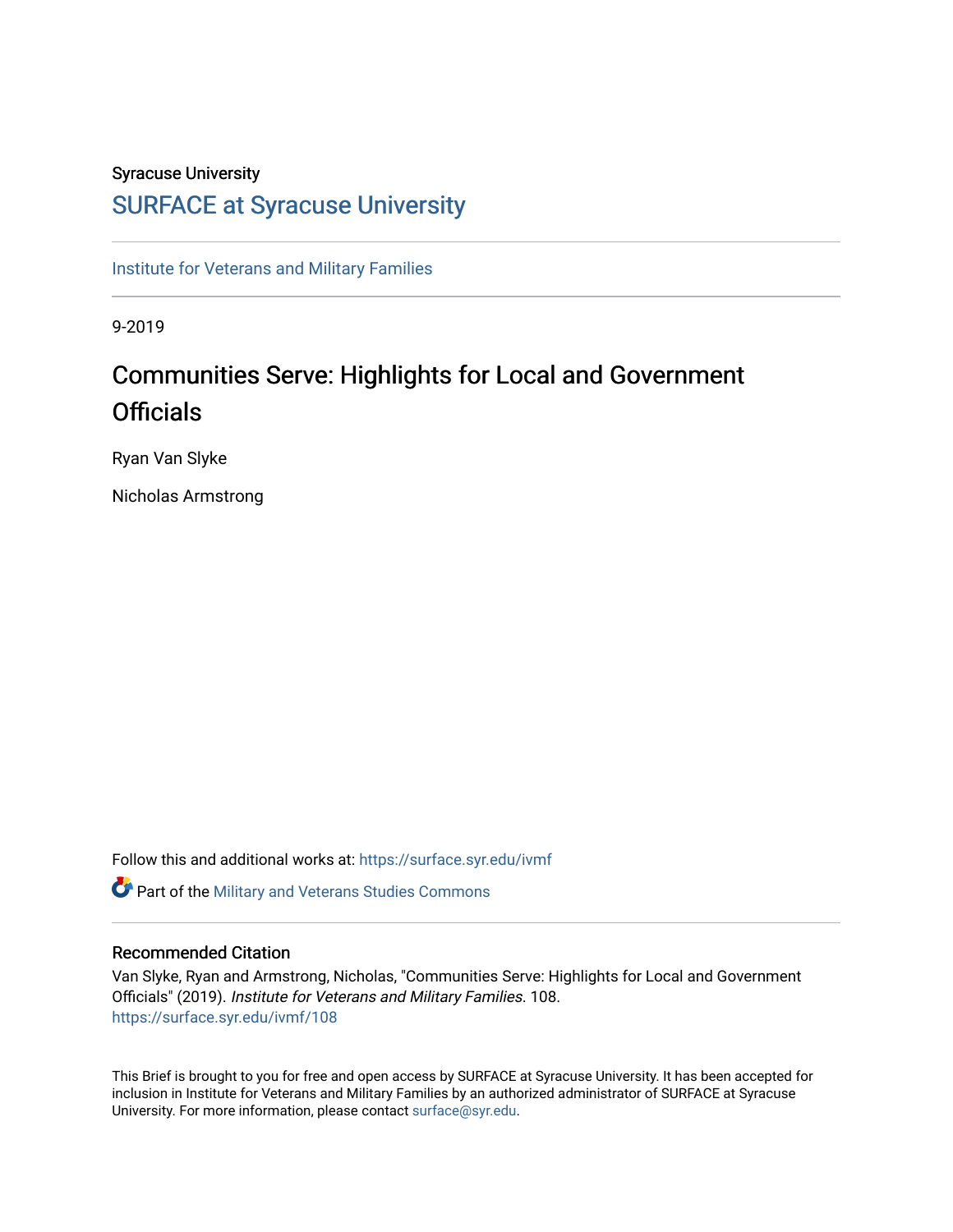



# HIGHLIGHTS FOR LOCAL AND GOVERNMENT OFFICIALS COMMUNITIES SERVE

# A SYSTEMATIC REVIEW OF NEED ASSESSMENTS ON U.S. VETERAN AND MILITARY-CONNECTED POPULATIONS *Written by Ryan D. Van Slyke & Nicholas J. Armstrong*

 Military veterans and their families face a multiplicity of challenges once they transition from service. Even though more American private and publicsector organizations are engaged in studying the needs of veterans and their families through need assessments, few assessments are comprehensive analyses of the challenges they face. This systematic review of 61 need assessments from 2007-2018 in the United States summarizes findings on 18 veterans issues. While most studies addressed issues relating to accessing U.S. Department of Veterans Affairs health and benefit services, mental health, employment, and homelessness, gaps in the literature emerged, particularly regarding ethnic and sexual minority, rural and elderly veterans, and National Guard/ Reserve servicemembers. Large cities and states with varying degrees of military presence were frequent regions of study, with national think tanks, nonprofit organizations, and public universities conducting most need assessments. Future assessments should address persistent inequities in coverage among communities and topics of study using mixed-method research and survey design.

# NEED ASSESSMENTS BY SPONSORING ORGANIZATION (2007-2018)



# RESEARCH HIGHLIGHTS

#### MOST COMMON TOPICS OF STUDY:

- Access to the U.S. Department of Veterans Affairs (VA) and the Veterans Health Administration (VHA) (i.e. Transportation, Navigation of the VA, Cultural Competency, Military Sexual Trauma)
- Mental and Behavioral Health (i.e. Stigmas in VA & Military Culture, care for Women and ethnic minority veterans)
- Employment (i.e. Perceived employer stigmas, difficulties translating military skills)
- Transition (i.e. feelings of isolation and disconnect from local communities and VA system)
- Homelessness and housing (i.e. high costs of living, limitations of HUD-VASH voucher program)

#### LEAST COMMON TOPICS OF STUDY:

- Poverty among Veteran & Military-Connected Families (i.e. food insecurity, fractured community support)
- Rural and ethnic-minority veterans (i.e. access to VA and VHA services, quality of health)
- National Guard/Reserve veterans (i.e. employment and retention challenges, poor inclusion into VA and veteran community organizations)
- Financial Support (i.e. financial planning assistance)
- ▶ Legal Support (i.e. risk of handling legal issues without representation, common legal issues of criminal offenses, bankruptcy, housing, and substance abuse).

#### RESEARCH METHOD BEST-PRACTICES:

- Partner with multiple community organizations & stakeholders across a set of issue areas to use marshalled resources to expand the scope of a need assessment, drawing upon each organization's expertise or interest areas to study an area's veteran population in a holistic manner.
- Employ rigorous mixed-method procedures in the assessment of a wide scope of issue areas and needs, such as quantitative data collection, interviews and focus groups, and comparing samples to Census Bureau and VA data.